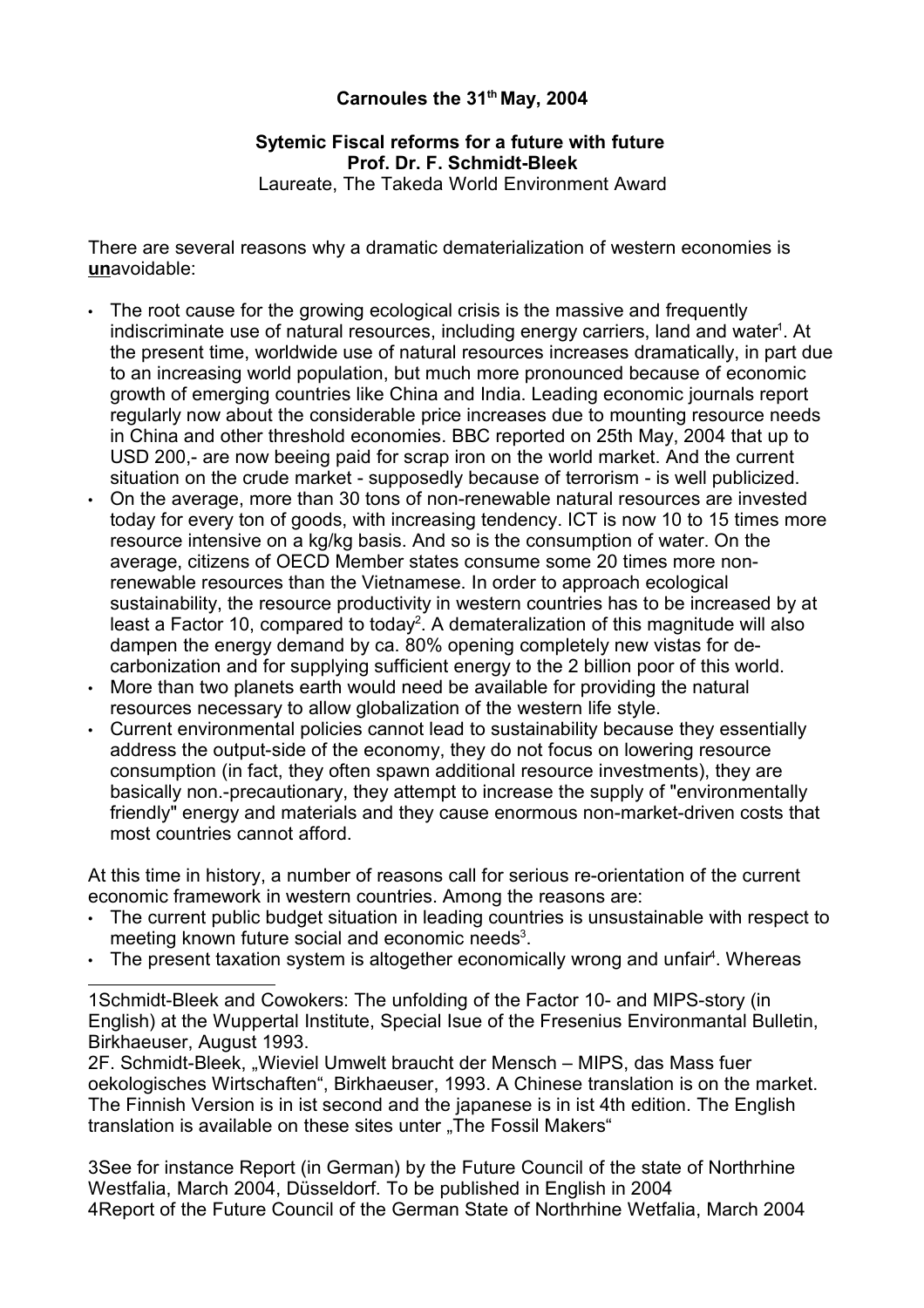labour cost are relatively high on account of considerable overheads, prizes of natural resources are kept low by not being taxed in tune with their contribution to the economic output, by perverse subsidies by traditional cost-free extraction- and use rights and other politically motivated priorities<sup>5</sup>. As a consequence, the market causes a massive misallocation of natural resources.

It is evident that only profound and systemic policy changes will secure the future and open the road to sustainability. It is no longer possible to continue introducing partial solutions to individual problems when they arise. Sustainable solutions require the simultaneous and evenhanded consideration of economic, socual and ecological consequences of every impending decision.

A recent article illustrated the potential macro-economlc gains in Germany under condition that all currently profitable dematerialization measures would be undertaken and further, that financlal gains would not be negotiated away by increasing the income of labor in tune with tradltional practices<sup>6</sup>. Wage increases during the period of demateriallzation were assumed to be those expected without the deliberate increase of resouree productivity. Among the most interesting results of the study were these: some 760 000 new jobs would be created, the GNP would rise by close to the 10 % and the government income would increase by ca. 20 billion Euro.

What is urgently needed now is a similarly exhaustive modellng effort to clarify the consequenees of shifting the current overhead on labor to natural resources.

Based on such results one could conceive a step-by-step plan for approaching ecologically and economically sustalnable conditions. First, those dematerialization efforts would be launched that are already profitable under existlng eeonomic boundary conditions. Governments could simultaneously begin to re-orient their procurement procedures, giving increaslngly preference to demateriallzed products and services. Subsidies deleterious to saving resources would begin to be withdrawn. After some 2-3 years, fiscal reforms would commence in a carefully planned manner, previously shared and discussed with the public. Features protecting the sick and the poor would demand special attention. 3 or 4 Years later, all measures leading to "Factor 10" would become fully operational, including the adjustment of norms, standards and practices and revoking special privIleges of all kinds that provoke un-necessary resouree and energy consumptlon. Among those to be eliminated eould be the right to levy-free lifting of resources from nature, Including minerals, sand, gravel, flsh, and plants.

*Failure* to drastlcally dematerlallze the economy In leading countrfes by a fiseal reform as indicated would yield dramatlc consequences:

- Neither economic, sosial or ecological sustainability could be reached;
- In the long run, economic growth would no Ionger be possible;
- Unemployment would persist on a high level in industrfallzed countries;

5F. Schmidt-Bleek, "Das MIPS-Konzept – Faktor 10" Droemer, Munich 1998 and Franz Lehner and F. Schmidt-Bleek, "Die Wachstumsmaschine – Der oekonomische Charme der Oekologie", Droemer, Munich 2000.

6Hartmut Fischer, Karl Lichtblau, Bernd Meyer und Janina Scheelhaase, "Wachstum und Beschäftigungsimpulse rentabler Materialeinsparungen" Wirtschaftsdienst, Issue 4, April 2004. This study was financed by the Aachen Foundation Kathy Beys.